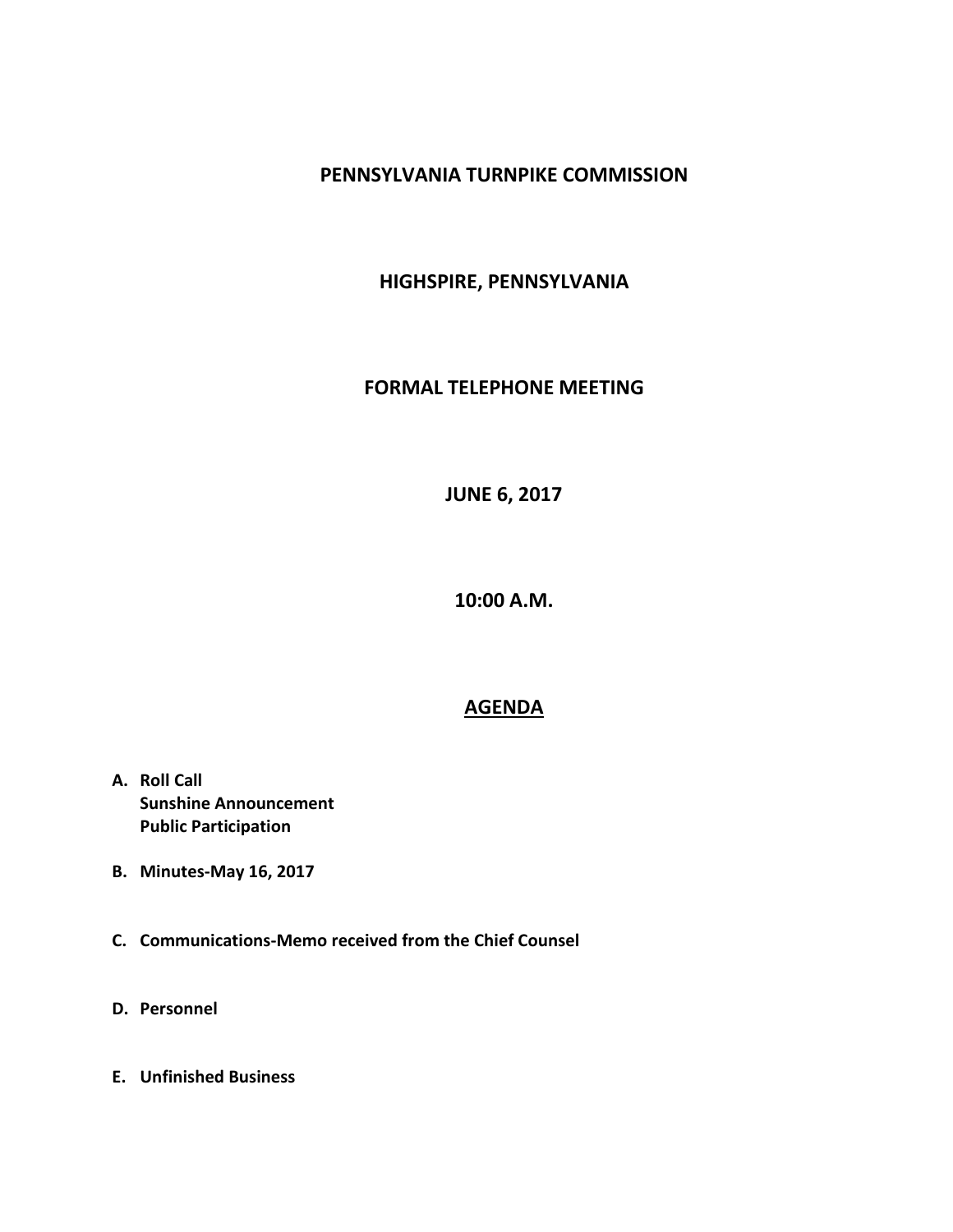FORMAL AGENDA-June 6, 2017 Page 2 of 7 E. UNFINISHED BUSINESS

**1. Approve the proposed FY 2018 Ten Year Capital Plan and grant approval for staff to procure long lead equipment items and advertise for the use of consultants, contractors and other necessary professional services to advance all phases of projects within the first two years of the adopted plan.**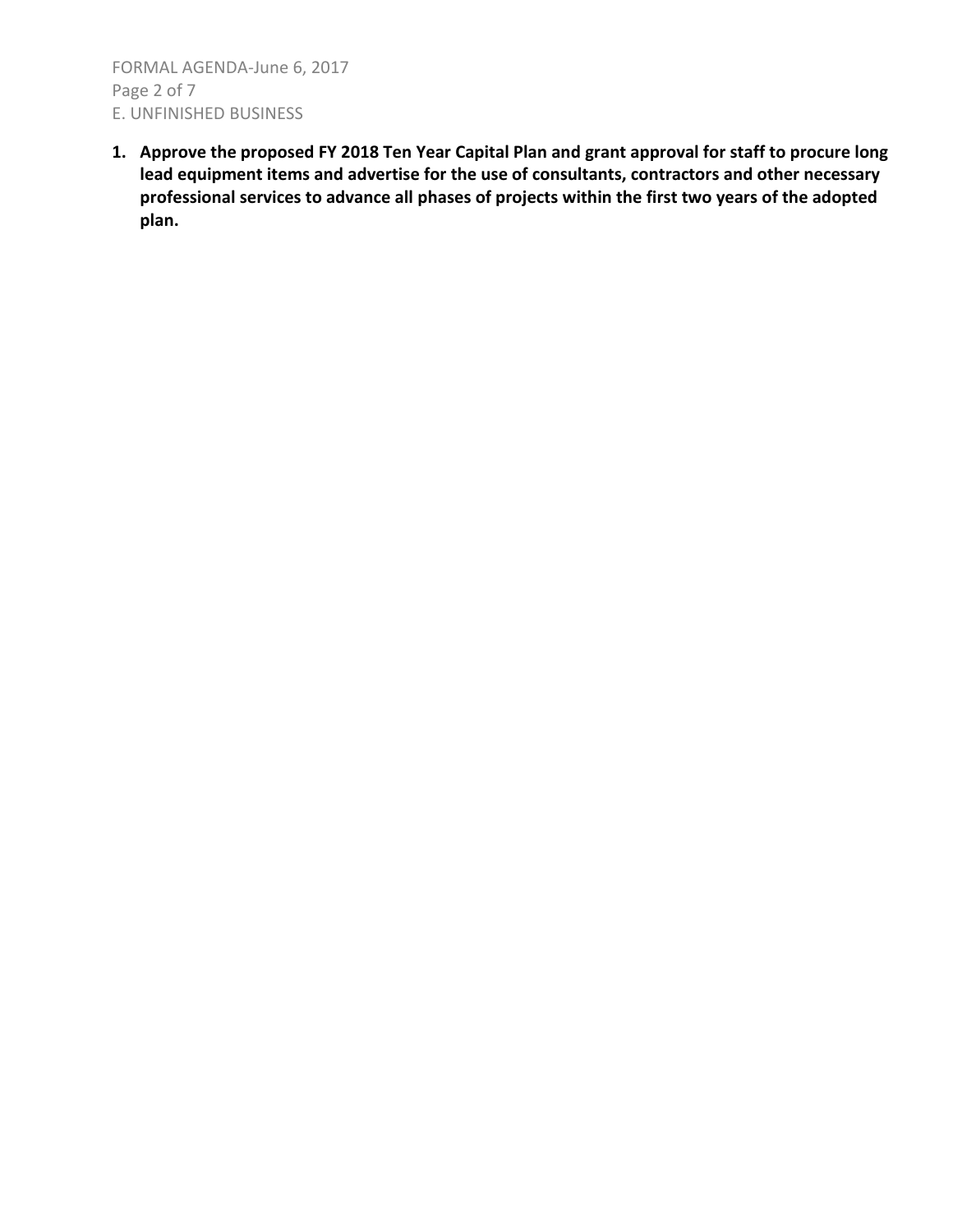- **1. Adopt the revisions to Policy 6.05, Utility Crossing License Agreements, to increase the application fee and to establish a fee for unauthorized crossings.**
- **2. Approve the negotiation and execution of the Agreements and an Amendment for the items listed in memos "a" through "d":**
	- **a. Agreements with our Authorized Service Providers in Districts 2 and 4, for an incentive program (July 1, 2017 – May 31, 2018) to promote the safe and quick clearance of major traffic incidents; at an approximate cost of \$125,000.00;**
	- **b. Agreement and all necessary documents with UGI Corporation to sell approximately one acre of Commission property in Lancaster County to UGI to provide access to its new corporate headquarters; UGI will pay the Commission \$15,000.00;**
	- **c. Amendment to our agreement with Transcore for Communications Systems Maintenance, exercising the option to renew the agreement for an additional year (June 1, 2018 – May 31, 2019); at a not-to-exceed amount of \$3,335,083.00;**
	- **d. Settlement Agreement and Release with Conner Strong.**
- **3. Approve the Right-of-Way requests for the items listed in memos "a" through "i":**
	- **a. Settlement of Right-of-Way #17637 (Richard C. & Graciela Burton, Jr.), a partial take parcel necessary for construction of the Southern Beltway, US 22 to I-79, by authorizing payment of \$29,300.00 representing the balance of the Board of View award to Richard D. & Graciela Burton, Jr.;**
	- **b. Acquisition of Right-of-Way #14087-B (Michael A. Shovlin), a total take parcel necessary for the total reconstruction project from MP 53.00 to MP 57.00 by authorizing payment of \$38,388.51 representing fair market value, pro-rated taxes and recording fees to Diversified Settlement Services, escrow agent; authorize the appropriate Commission officials to execute the Agreement of Sale and all other documents required for closing; authorize the payment of additional statutory damages as calculated by the Right-of-Way Administrator and approved by the Chief Counsel; and payment of fair market value is contingent upon the delivery of a deed as prepared by the Legal Department;**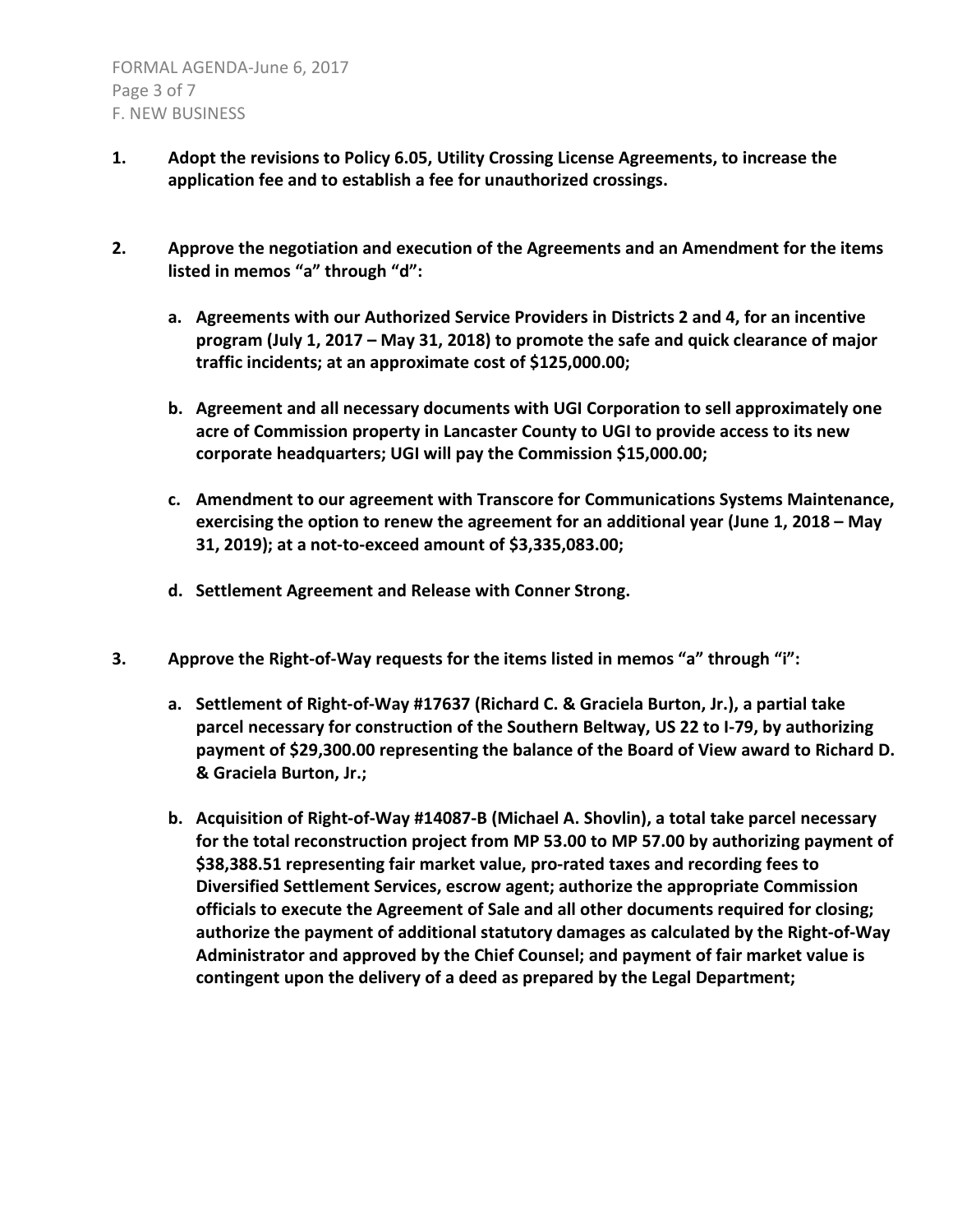- **c. Acquisition of Right-of-Way #14088-A (Larry J. McCluskey and Billie L. Kikta), a total take parcel necessary for the total reconstruction project from MP 53.00 to MP 57.00 by authorizing payment of \$75,606.11 representing fair market value, pro-rated taxes and recording fees to Diversified Settlement Services, escrow agent; authorize the appropriate Commission officials to execute the Agreement of Sale and all other documents required for closing; authorize the payment of additional statutory damages as calculated by the Right-of-Way Administrator and approved by the Chief Counsel; and payment of fair market value is contingent upon the delivery of a deed as prepared by the Legal Department;**
- **d. Acquisition of Right-of-Way #2002-D (Preston S. and Edna D. Dietz), a partial take parcel necessary for the total reconstruction project from MP 128.00 to MP 134.00 by authorizing payment of \$1,517.25 representing fair market value and pro-rated taxes to Preston S. and Edna D. Dietz; authorize the appropriate Commission officials to execute the Agreement of Sale and other documents that may be required for closing; authorize the payment of additional statutory damages as calculated by the Right-of-Way Administrator and approved by the Chief Counsel; and payment of damages to the property owners is contingent upon their delivery of a deed prepared by the Legal Department;**
- **e. Acquisition of Right-of-Way #1031-R26 (Joseph Cuong Manh Ngo and Tracy Lu Ngo), a partial take parcel necessary for the reconstruction of Bridge B-502 at MP 110.12 by authorizing payment of \$5,130.00 representing fair market value and pro-rated taxes to Joseph Cuong Manh Ngo and Tracy Lu Ngo; authorize the appropriate Commission officials to execute the Agreement of Sale and other documents that may be required for closing; authorize the payment of additional statutory damages as calculated by the Right-of-Way Administrator and approved by the Chief Counsel; and payment of damages to the property owners is contingent upon their delivery of a deed prepared by the Legal Department;**
- **f. Acquisition of Right-of-Way #15008-K (David J. Hobaugh), a total take parcel necessary for the total reconstruction project from MP 57.00 to MP 67.00 by authorizing payment of \$186,754.11 representing fair market value and pro-rated taxes to TRG Closing Services, escrow agent; also issue payment of \$108,571.80 representing housing supplement and closing costs to Barristers; authorize the appropriate Commission officials to execute the Agreement of Sale and other documents that may be required for closing; authorize the payment of additional statutory damages as calculated by the Right-of-Way Administrator and approved by the Chief Counsel; and payment of fair market value to the property owner is contingent upon his delivery of a deed prepared by the Legal Department;**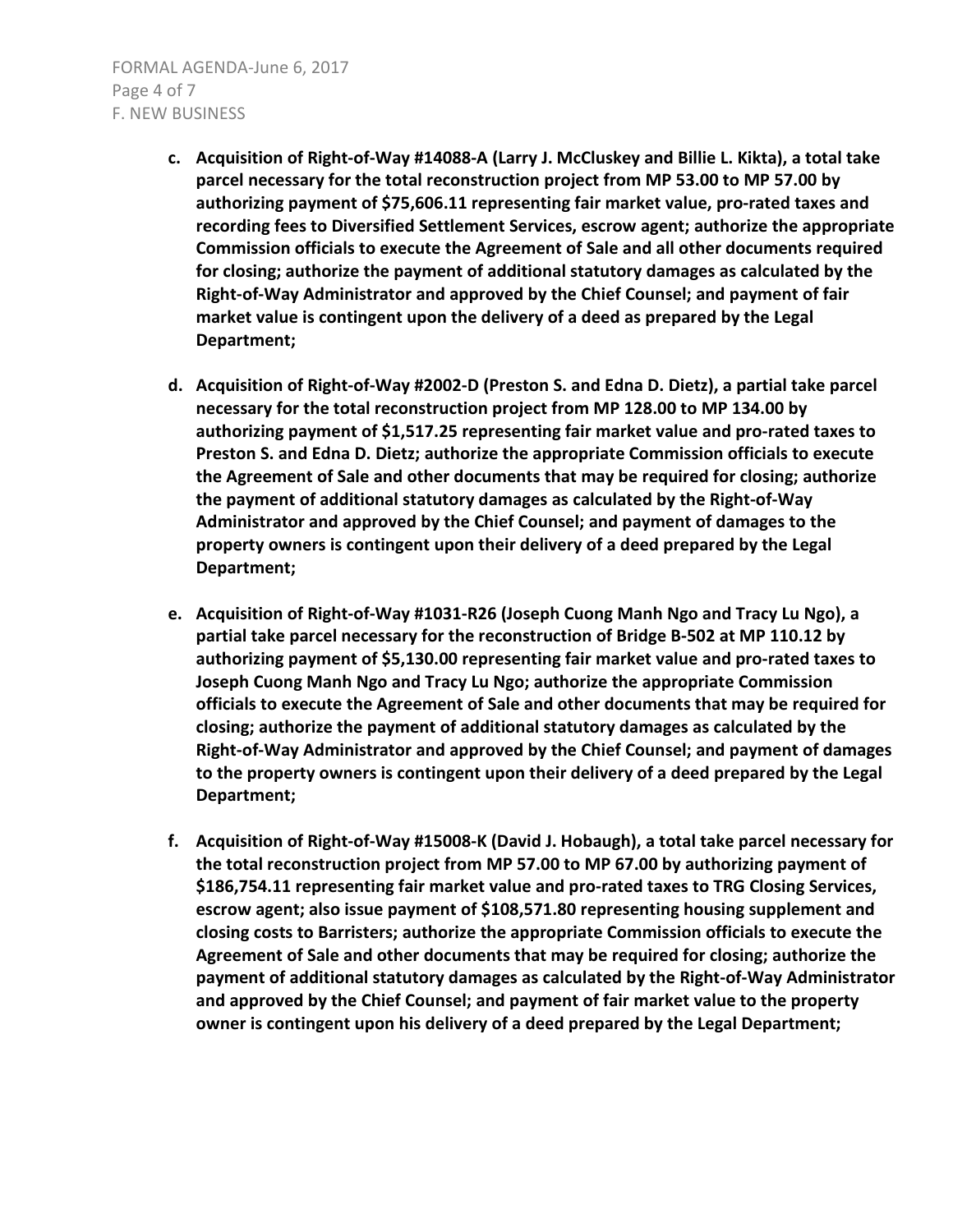FORMAL AGENDA-June 6, 2017 Page 5 of 7 F. NEW BUSINESS

- **g. Settlement of Right-of-Way #6539-B (The Township of Salford), a partial take parcel necessary for the total reconstruction project from MP A31.00 to MP A38.00 by authorizing payment of \$14,500.00 representing fair market value to the Township of Salford; authorize the appropriate Commission officials to execute the Agreement of Sale and other documents that may be required for closing; authorize the payment of additional statutory damages as calculated by the Right-of-Way Administrator and approved by the Chief Counsel; and payment of damages to the property owner is contingent upon its delivery of a deed prepared by the Legal Department;**
- **h. Acquisition of Right-of-Way #17931 (United States of America Department of Veterans Affairs "VA"), a partial take parcel necessary for construction of the Southern Beltway, US 22 to I-79, by authorizing the transfer fee simple title of approximately 17.6 acres of property to the VA to fulfill its obligations under the projects Final Environmental Impact Statement; and authorizing the execution of a Memorandum of Understanding and all necessary and appropriate documents to complete the land transfer;**
- **i. Transfer of approximately 0.93 acres of land back to Imperial Land (RW #14411) that was previously donated to the Commission, by Imperial Land, for the construction of the Southern Beltway; authorize the appropriate Commission officials to execute a deed as prepared by the Legal Department.**
- **4. Approve advertising for the items listed in memos "a" and "b":**
	- **a. Three (3) engineering firms for open-end engineering design related services systemwide;**
	- **b. Open-end materials inspection and testing services from MP 0.00 to MP 200.00, I-376, Turnpike 576, Turnpike 66 and Turnpike 43.**
- **5. Approve the Award of Bids, Change Orders and the Issuance of Purchase Orders for the items listed in memos "a" through "h":**
	- **a. Change Order for promotional items and corporate apparel with Apex Advertising, Inc., to include items and apparel for the FY18 Safety Recognition program at a cost of \$85,000.00;**
	- **b. Maintenance and technical support for Cisco equipment (Smartnet) for 2017-2018, utilizing the Commonwealth's contract with ePlus Technology, Inc.; at a total award of \$1,155,314.82;**
	- **c. Change Order for tree clearing from MP 138.00 to MP 143.00 with Penn Live Service, Inc., to also clear areas for the access gate improvements and adjacent property; at a cost of \$89,640.54;**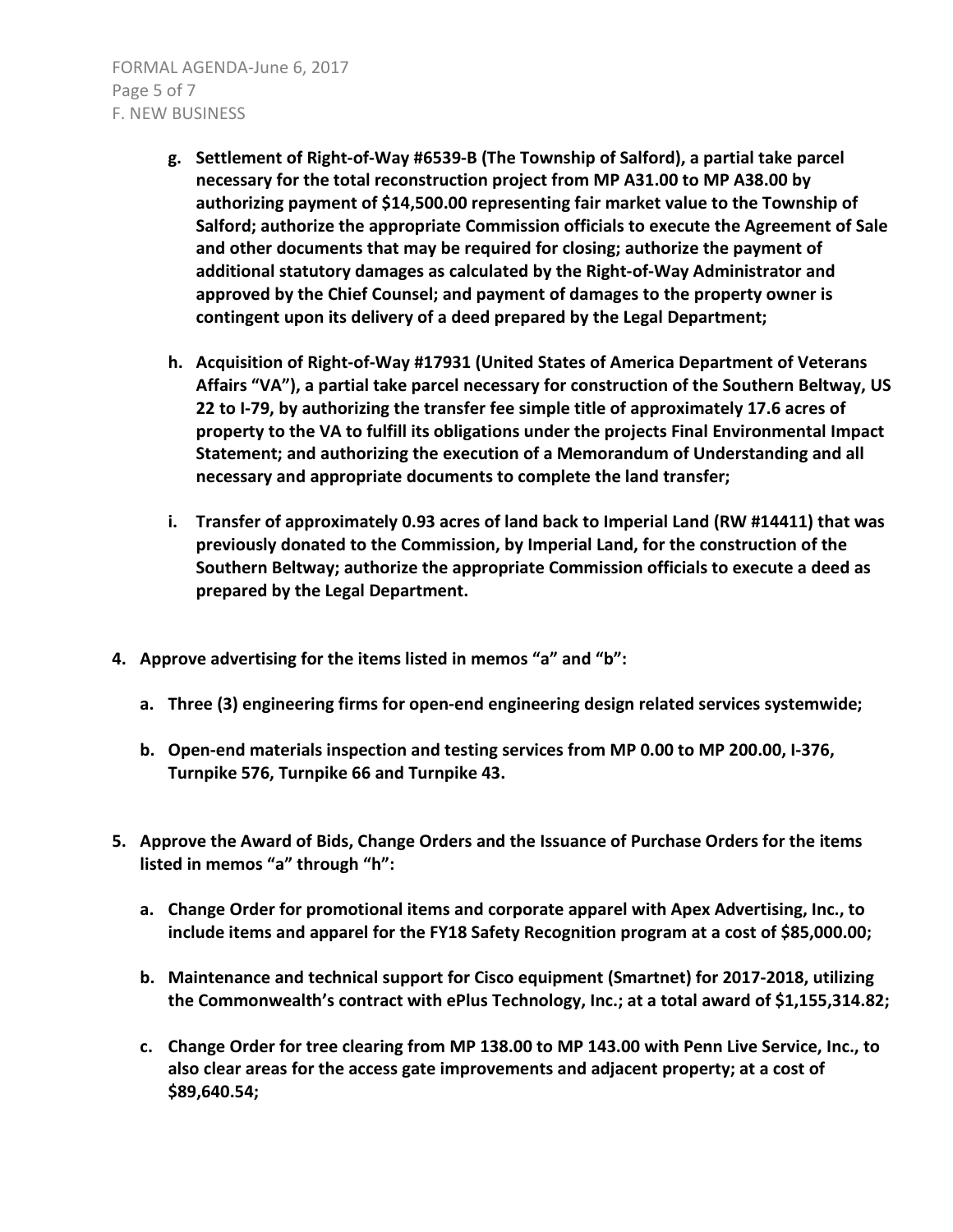- **d. Emergency generators and installation for the Virginia Drive Slip Ramp, to the lowest responsive and responsible bidder, Carr & Duff, Inc.; at a total award of \$146,000.00;**
- **e. Safety and compliance services for automotive lifts; exercising the option to renew the agreement with Clark Contractors for an additional two-years (July 1, 2017 – June 30, 2019); at a cost of \$124,860.00;**
- **f. Canon copier maintenance contract (CAB Print Shop through April 30, 2018), utilizing the Commonwealth's contract with Canon Solutions America, Inc.; at a total award of \$119,242.00;**
- **g. Reimbursement for the printing of motorist alert handout, utilizing PennDOT's Graphic Service Center; at a cost of \$323,520.00;**
- **h. Overhead door repair and installation services (July 1, 2017 – June 30, 2019), to the lowest responsive and responsible bidders: Overhead Door Co. of Greater Pittsburgh \$300,000.00 Western PA Allmark Door Co. 100,000.00 Central PA Set Rite Corp. 200,000.00 Eastern PA TOTAL AWARD: \$600,000.00**
- **6. Approve the Award of Contract #T-342.91R001-3-02 for bituminous overlay and retaining wall construction at Willow Grove Interchange, to the lowest responsive and responsible bidder, Allan Meyers, L.P.; at a not-to-exceed amount of \$9,697,555.00 and a contingency of \$485,000.00.**
- **7. Approve the Change Orders and Final Payments for the items listed in memos "a" through "g":**
	- **a. Change Order #1 and Final Payment for Contract #EN-00124-03-04 for sinkhole repairs between MP 199.26 and MP 312.03 with Bi-State Construction Co., Inc., for a decrease of \$124,737.39 to balance items to actual work completed; for a final contract value of \$375,262.61 and final amount due to the contractor of \$71,076.75;**
	- **b. Change Order #1 for Contract #EN-00198-03-03 for roadway and miscellaneous repairs between MP 0.00 and MP 122.18 with Lane Construction Corp., for an additional \$2,400,000.00 to repair additional deteriorated roadway locations throughout the project limit; increasing the not-to-exceed amount to \$4,900,000.00;**
	- **c. Change Order #1 for Contract #EN-00162-03-02 for bridge repairs between MP 0.00 and MP 109.91, I-376, Turnpike 576 and Turnpike 66 with J.P.S. Construction Co., Inc. for a 28-day time extension due to weather limitations for the installation of weather sensitive material;**